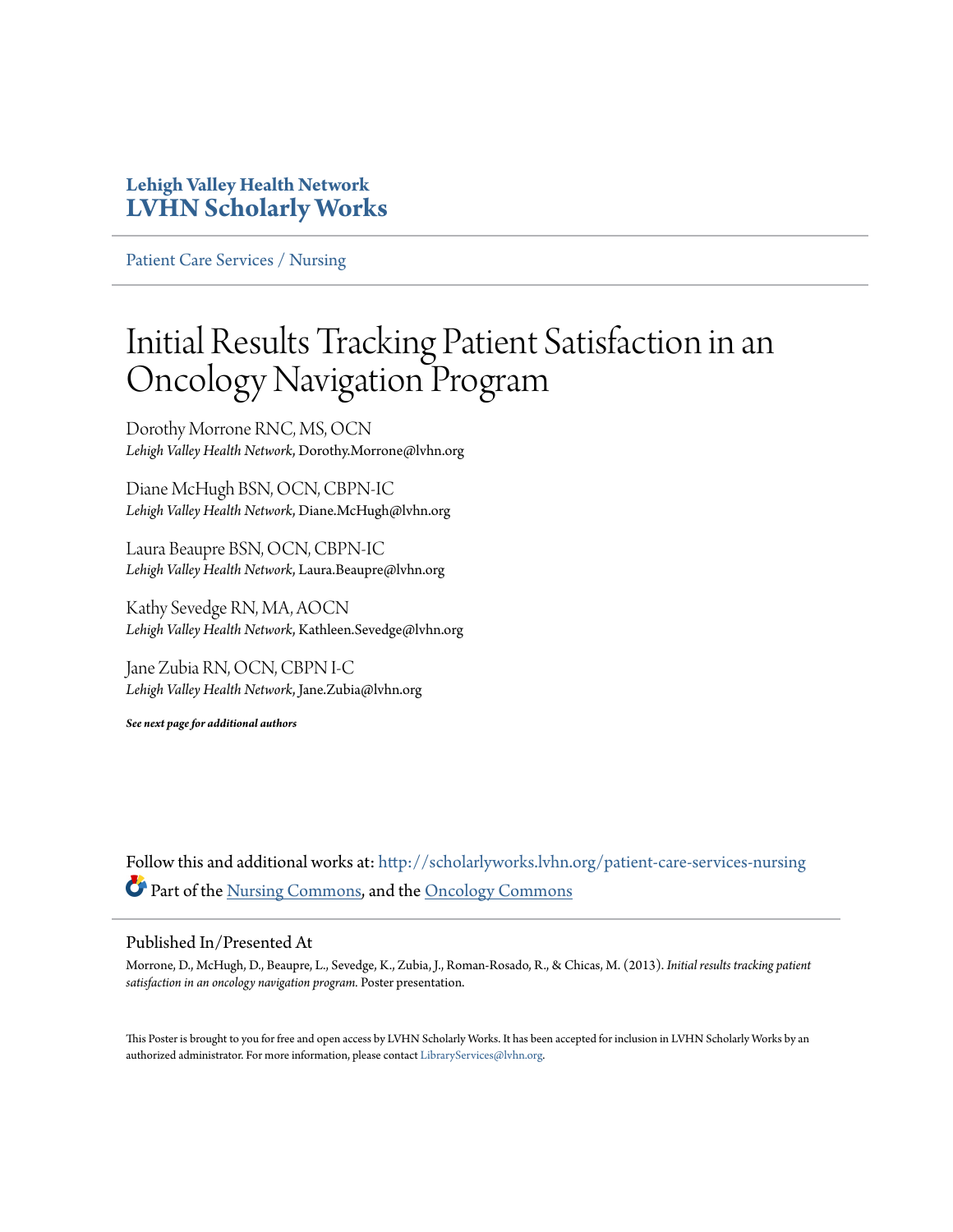#### **Authors**

Dorothy Morrone RNC, MS, OCN; Diane McHugh BSN, OCN, CBPN-IC; Laura Beaupre BSN, OCN, CBPN-IC; Kathy Sevedge RN, MA, AOCN; Jane Zubia RN, OCN, CBPN I-C; Raizalie Roman-Rosado BSN, OCN, CMSRN; and Martiza Y. Chicas RN, PCCN